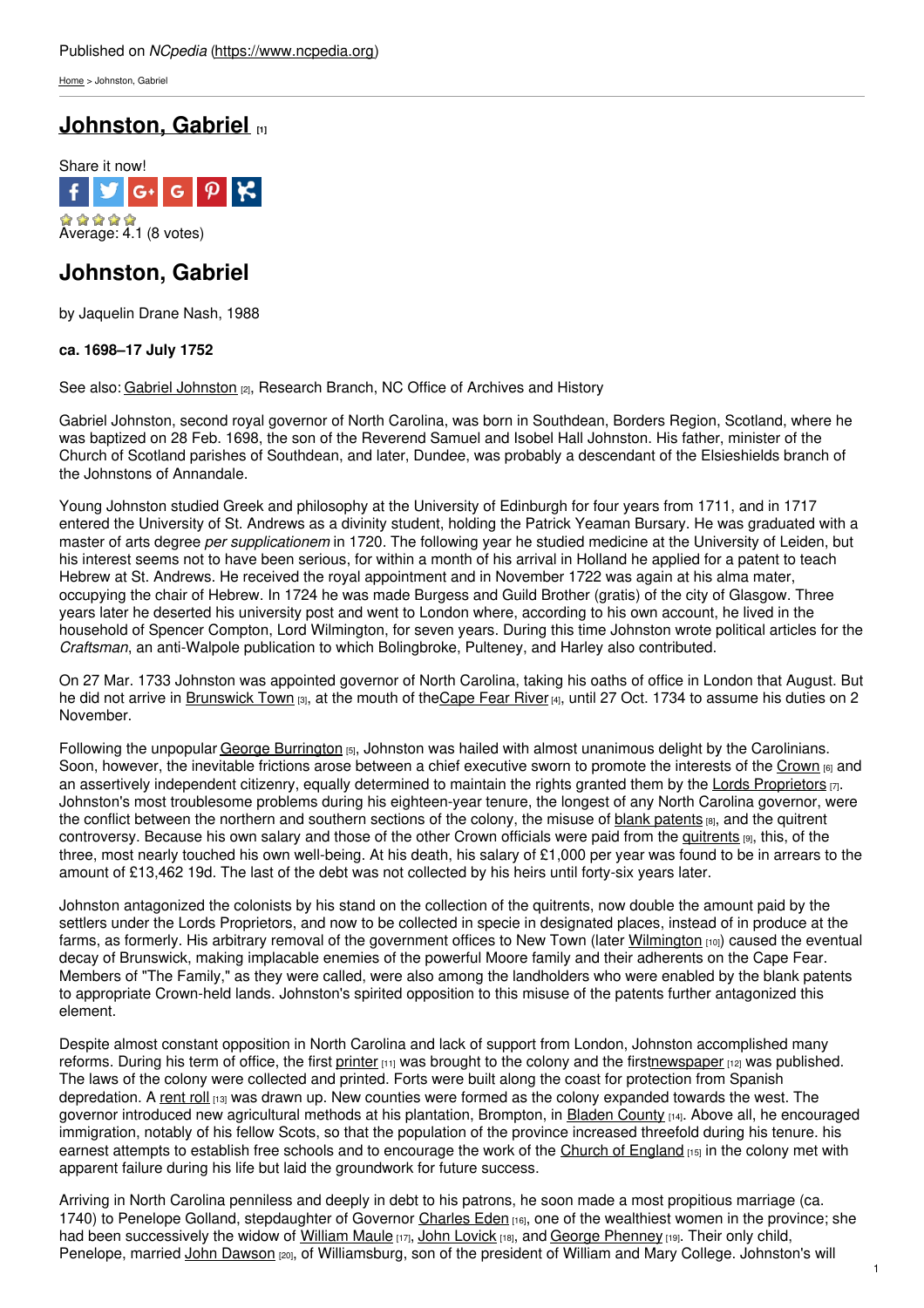mentions his son, Henry, and daughter, Carolina; these are thought to be two natural children; a third, "Polly," predeceased her father. After his first wife's death in 1741, he married Mrs. Frances Button. Governor Johnston died and was buried at Eden House, his plantation in Bertie [County](https://www.ncpedia.org/geography/bertie) [21] near [Edenton](https://www.ncpedia.org/edenton) [22].

He was bitterly criticized by his political opponents for what he himself called "management." They had stronger words for it: sharp practices, trickery, and fraud. In contrast to his predecessor's violent and profane behavior, Johnston's demeanor seems to have been consistently marked by self-control. He stated that he had known confusion and disorder, but had not made a single personal enemy in North Carolina.

Something of his personal standards may be learned from his instructions in his will concerning his "dear little girl," Penelope: that she should be brought up "in the Fear of God and under a deep Sense of being always in His Presence, confining her desires to things Plain, Neat and Elegant . . . not aspiring after the Gayety, Splendour and Extravagance and Especially to take care to keep within the Bounds of her Income and by no Means to Run in Debt."

No known portrait of him remains, although a miniature existed in 1893. [Johnston](https://www.ncpedia.org/fort-johnston) County [23] and Fort Johnston [24], at the mouth of the Cape Fear River, perpetuate his name in North Carolina.

### **References:**

C. M. Andrews and E. Andrews, eds., *Journal of a Lady of Quality*(1921).

Bernard Burke, *The Dormant, Abeyant, Forfeited and Extinct Peerages* (1883).

Walter Clark, ed., *State Records of North Carolina*, vol. 23 (1904).

*DAB*, vol. 5 (1932).

Granville Papers (Earl of Bath Collection, Longleat, Wiltshire, England).

J. Bryan Grimes, *Abstracts of North Carolina Wills* (1956).

Hayes Papers (Southern Historical Collection, University of North Carolina Library, Chapel Hill).

C. L. Johnstone, *History of the Johnstones, 1191–1901* (1909).

Charles Johnston Collection, Will of Gabriel Johnston (North Carolina State Archives, Raleigh).

Hugh T. Lefler and Albert R. Newsome,*North Carolina* (1963).

Newscastle and Townshend Papers (Additional Manuscripts, British Library, London).

C. L. Raper, *North Carolina: A Study in English Colonial Government*(1904).

William L. Saunders, ed., *Colonial Records of North Carolina*, vols. 4, 5 (1886–87).

Hew Scott, *Fasti Ecclesiae Scoticanae* (1925).

*Scottish Record Society* 56 (1925).

J. L. Sprunt, *Chronicles of the Cape Fear*(1914).

Nina M. Tiffany, ed., *Letters of James Murray, Loyalist*(1901).

University of Edinburgh and University of St. Andrews Muniments.

### **Additional Resources:**

"CSR Documents by Johnston, Gabriel, ca. 1698-1752."*Colonial and State Records of North Carolina*. Documenting the American South, University of North Carolina at Chapel Hill. <https://docsouth.unc.edu/csr/index.html/creators/csr10208> [25] (accessed February 15, 2013).

McDowell, Vivian, and Billie Faye Evans. *Brompton, the [Johnstons,](https://www.worldcat.org/oclc/28683176) the Haynes and the Normans*[26]. Elizabethtown, N.C.: [s.n.]. 1991.

#### **Subjects:** [Biographies](https://www.ncpedia.org/category/subjects/biography-term) [27] [Educators](https://www.ncpedia.org/category/subjects/educators) [28] [Governors](https://www.ncpedia.org/category/subjects/governors) [29] Public [officials](https://www.ncpedia.org/category/subjects/public-officials) [30] **Authors:** Nash, [Jaquelin](https://www.ncpedia.org/category/authors/nash-jaquelin-dran) Drane [31] **Origin - location:**